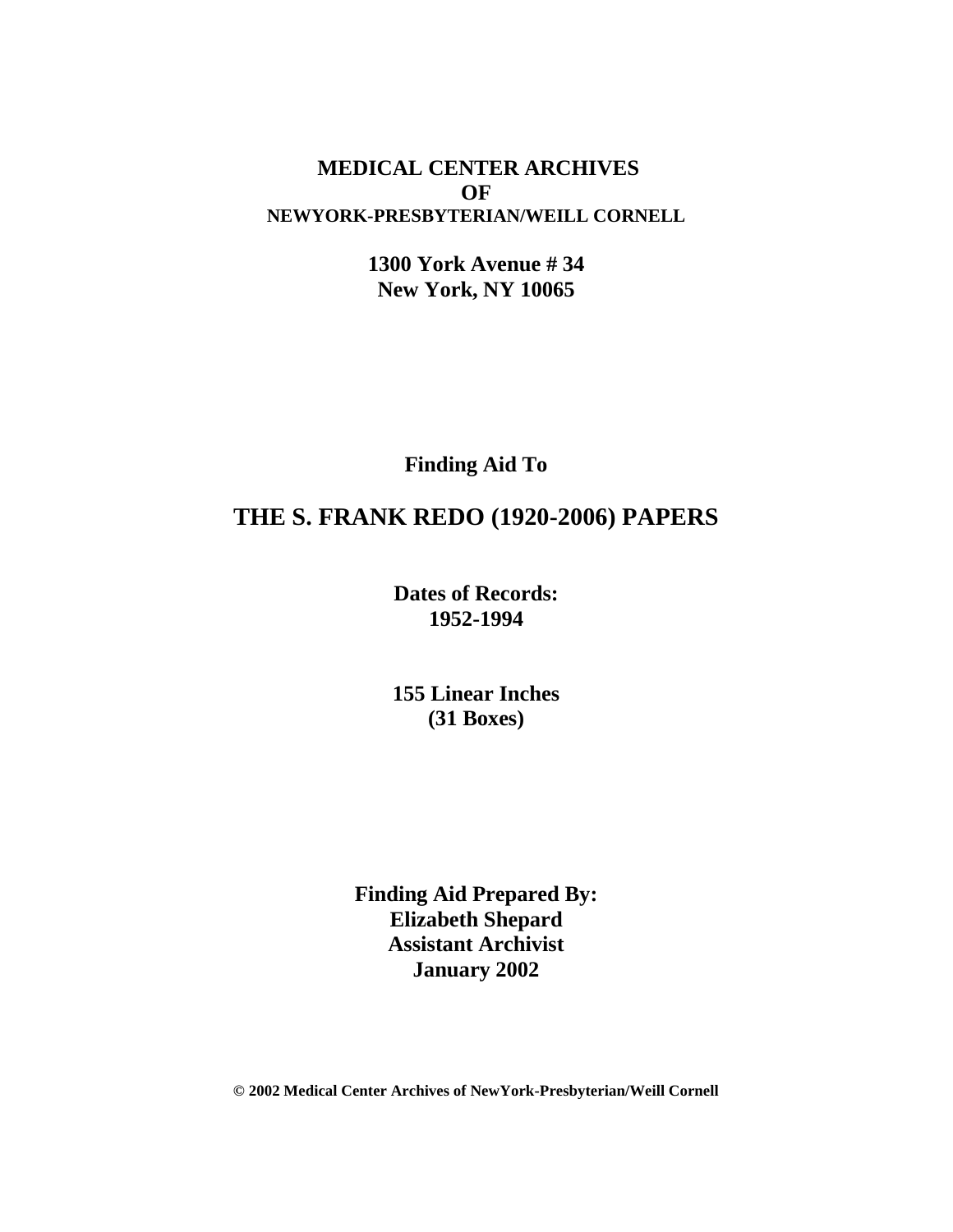#### **BIOGRAPHICAL NOTE**

S. Frank Redo was born on December 28, 1920. He received a BS at Queens College in 1942 and MD degree at Cornell University Medical College in 1950.

He completed his internship and residency at the New York Hospital, 1950-1957. He was appointed Assistant Attending Surgeon in 1958; Associate Attending Surgeon in 1960; Surgeon in Charge of Pediatric Surgery in 1960 and Attending Surgeon in 1966.

At the Cornell University Medical College, he was appointed Assistant in Surgery in 1951; Instructor in Surgery in 1956; Clinical Assistant Professor of Surgery in 1958; Clinical Associate Professor of Surgery in 1963; Professor of Surgery in 1972; Clinical Associate Professor of Surgery in Pediatrics in 1972; Clinical Professor of Surgery in Pediatrics in 1978.

For the Medical Center he served as a Lewis Cass Ledyard Fellow in Cardiovascular Surgery in 1957-1959 and Associate Director of Surgeon's Assistant Program in 1975-ca. 1991.

During his tenure at the Cornell University Medical College and New York Hospital, he specialized in Pediatric Surgery. He worked on the research for the artificial heart and open-heart surgery. He also developed a Redo catheter for neonates; prosthesis for Gastrostomy; Prosthesis for Esophagus (dogs) and the use of Dextran Sulfate as an antiuclergenic agent.

He retired in 1995. He died on July 4, 2006.

### **NOTE OF PROVENANCE**

Dr. Redo donated the material to the New York Weill Cornell Medical Center Archives in 1993-1995.

### **SCOPE AND CONTENTS NOTE:**

The collection is organized into nine series: Minutes (1971-1973), General Correspondence (1952-1989), Surgeon's Assistant Program (1974-1991), Pediatric Surgical Cases and Notes (1960-1984), Heart Research (1951-1977), Heart Surgery Case Files, (1960's), Research Files (1956-1994), Reprints (1952-1993), Miscellaneous (n.d.) and Photographs (n.d.).

The minute series is arranged alphabetically by subject. It includes Cornell Medical Group, Executive Committee, 1971-1972; New York Cornell Medical Center, Dept. of Surgery, Staff Meetings, 1975-1977 and Operating Room Committee, 1972-1973.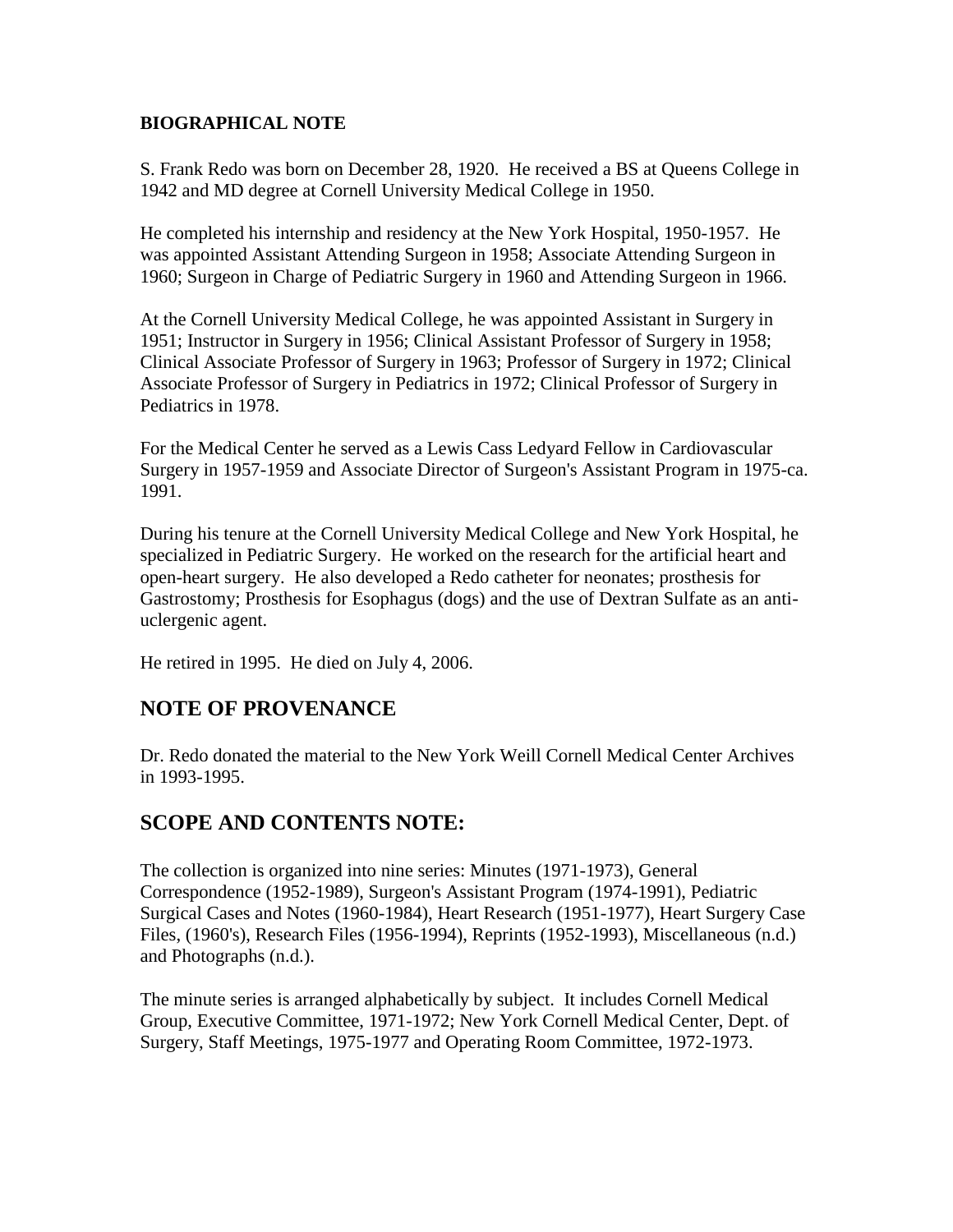The general correspondence series is arranged alphabetically by subject and contains general information about his practice and research at the Cornell University Medical College and New York Hospital, 1952-1989.

The Surgeon's Assistant Program is first arranged chronologically by year and then alphabetically by subject. It contains general information about the Surgeon's Assistant Program at New York Cornell Medical Center. The program was a twenty-six month program and the each year term ran 13 months from November thru December of the following year. Graduation was in December. **This series contains confidential student files and teacher's evaluations.**

The Pediatric Surgical Cases and Notes series is arranged alphabetically by subject. It contains admissions and discharge logs for general pediatric cases on N-7, 1968-1969, as well as for admissions for pediatric surgical cases, 1962-1980. It also includes operative notes, 1970-1980, patient charges, 1971-1984, pediatric monthly reports, 1960-1963, and pediatric surgical census, 1960-1962. Some of the files contained confidential patient case information.

The heart research files are arranged alphabetically by subject and contain notes on his research on the artificial heart, implantable cardiac substitute, open surgery, and cardiovascular surgery. It also contains information on the Cardiovascular Surgery Center at the New York Cornell Medical Center. Dr. Nakamara and Dr. Kivelitz research is also mentioned in the files. In addition, correspondence (1930's-1940's) between Charles Lindbergh and Dr. Paulel Flagg regarding Lindbergh's interest in heart research is included.

The heart surgery case files are arranged numerically by case file. **These are confidential heart patient records from the 1960's.**

The research files are arranged alphabetically by subject. They contained Dr. Redo research on the esophageal prosthesis (dogs), prosthesis for gastrostomy, dextran sulfate use as an anti-uclergenic agent, and gastrointestinal problems in children.

The reprint series is organized chronologically and contains articles on his heart, esophageal prosthesis, prosthesis for gastrostomy, dextran sulfate, and gastrointestinal research, 1952-1993.

The miscellaneous series is arranged alphabetically by subject. It contains biographical information on Dr. Redo, model of the artificial heart, intestinal decompression tube for neonates, steel disk for heart and ling oxygenator, pacemaker, Redo TPN Catheter for neonates and Telecor cardiac monitor.

The photographs series is arranged alphabetically by subject. It contains photographs, slides, and negatives related to his heart, esophageal prosthesis, and prosthesis for gastrostomy research. In addition, class photographs of the Surgeon's Assistant Program, 1980-1988.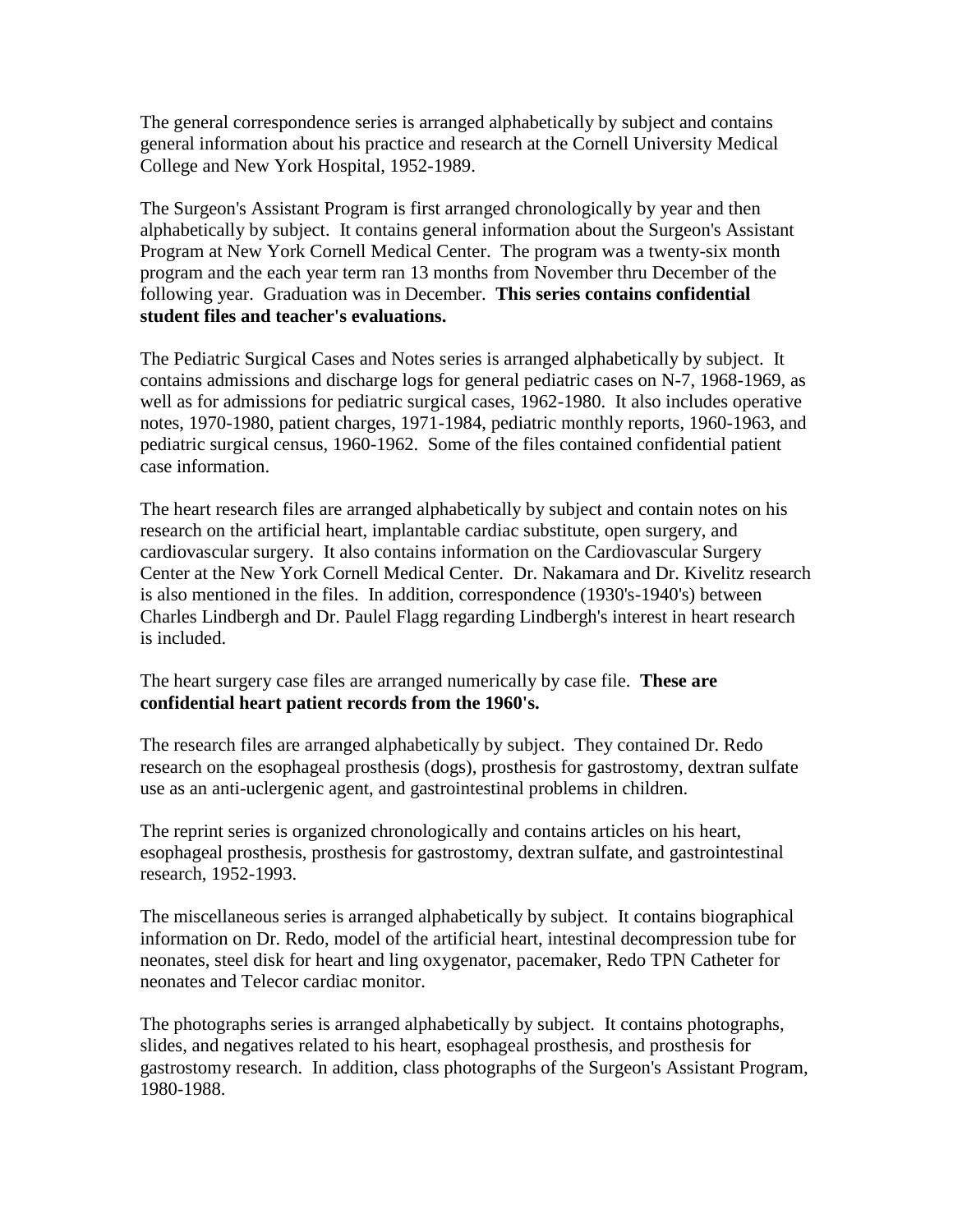## **BOX AND FOLDER LISTING**

## **BOX 1: MINUTES, 1971-1973**

| <b>Folder</b> | <b>Description</b>                                                              |
|---------------|---------------------------------------------------------------------------------|
|               | Cornell Medical Group, Executive Committee, 1971-1972                           |
|               | New York Cornell Medical Center, Dept. of Surgery, Staff Meetings,<br>1975-1977 |
| 3             | Operating Room Committee, 1972-1973                                             |

# **BOX 1: GENERAL CORRESPONDENCE, A-C**

| <b>Folder</b> | <b>Description</b>                                   |
|---------------|------------------------------------------------------|
| 4             | <b>American Journal of Perinatology, 1984-1986</b>   |
| 5             | American Surgical Association, 1964                  |
| 6             | Animal Medical Center, 1966-1967                     |
| 7             | Apparatus Shop, 1971                                 |
| 8             | Audio Digest Foundation, 1967-1972                   |
| 9             | Bauer, Charles, MD, 1971                             |
| 10            | Bicentennial Colloquium, 1971                        |
| 11            | Bing, Mrs. L. S., 1961                               |
| 12            | Biomedical Materials Conference, Denver, Co, 1968    |
| 13            | Capital Budget, 1965-1967                            |
| 14            | Children's Medical Center, 1959                      |
| 15            | Clark, Robert, MD (Emergency Medicine Program), 1971 |
| 16            | Coggeshall, Rayard, MD, 1960-1961                    |
| 17            | Colostomy Booklet, NYH, 1952.                        |
| 18            | Comprehensive Medical Review, 1979                   |
|               | Cornell Alumni Association of NYC,                   |
| 19            | 1961-1971                                            |
| 20            | Scientific Exhibit, 1964-1965                        |
|               | Cornell Medical Group,                               |
| 21            | 1967-1982                                            |
| 22            | policies and procedures, 1971-1976                   |
|               | Cornell University Medical College,                  |
| 23            | Bulletins, 1960-1967                                 |
| 24            | Effort Reporting, 1974                               |
| 25            | Fundraising Project, 1962-1963                       |
| 26            | Faculty Council, 1972-1975.                          |
| 27            | Library, 1964                                        |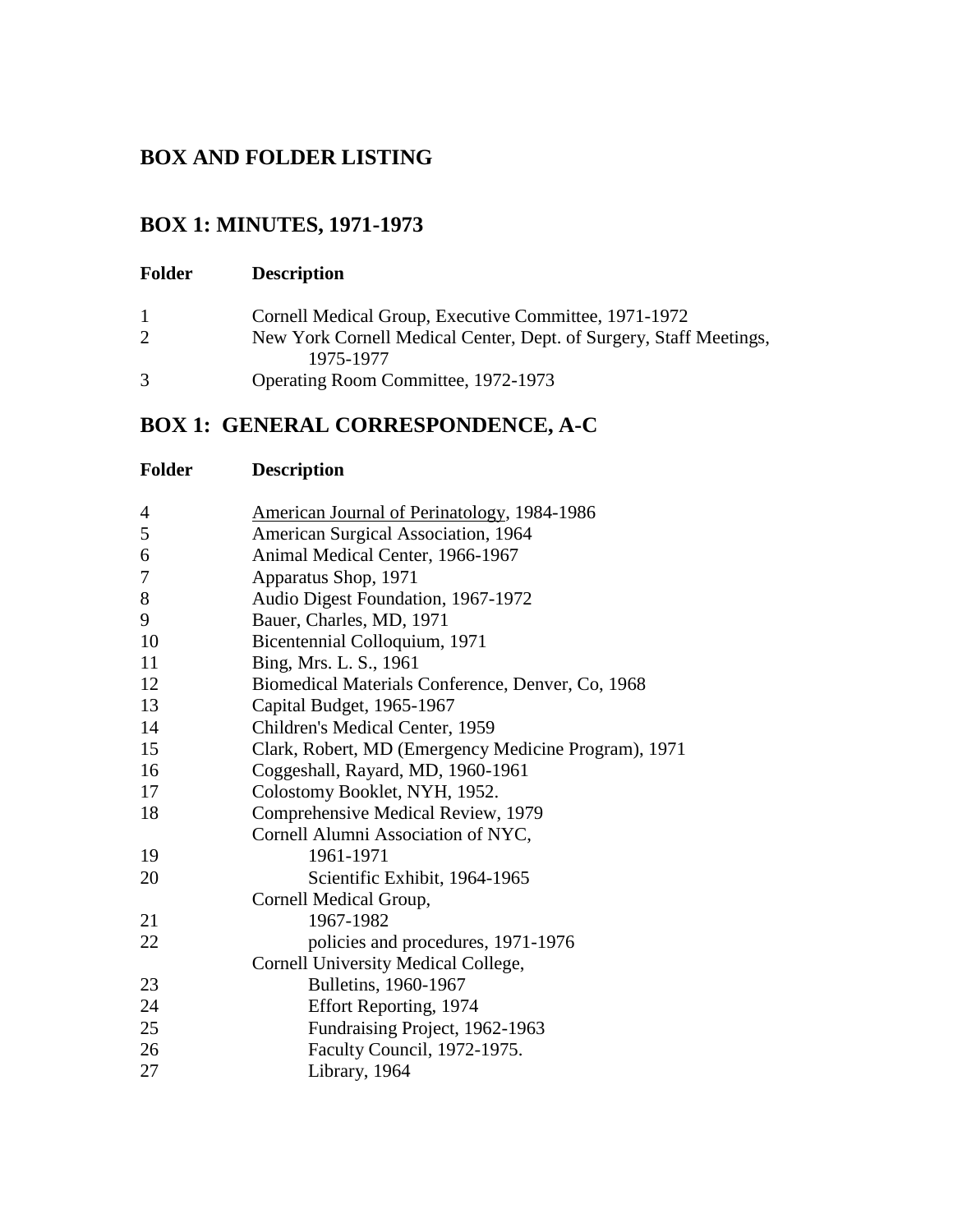# **BOX 2: GENERAL CORRESPONDENCE, C-M**

|                | Cornell University Medical College,                                 |
|----------------|---------------------------------------------------------------------|
| $\mathbf{1}$   | News Bureau, 1962                                                   |
| $\overline{2}$ | Retirement Plans, 1965                                              |
| 3              | Desert Pharmaceutical Company, 1976                                 |
| $\overline{4}$ | Dow-Corning Silicones, 1957-1959                                    |
| 5              | Downstate Medical Center, 1965-1966                                 |
| 6              | Duplicating Service, 1974                                           |
| 7              | Ellison, Edwin, MD, 1960                                            |
| $8\,$          | Emergency Medicine, 1969-1979                                       |
| 9              | Ethicon Correspondence, 1963-1967                                   |
| 10             | Exhibits, 1960                                                      |
| 11             | Fellow Interns, 1970's                                              |
| 12             | First Argentine Conference of Neonatology, 1970                     |
| 13             | Fourth Year Student Final Exams, 1965-1967                          |
| 14             | Fourth Year Surgical Symposium, 1968                                |
| 15             | Fusco, F. J., 1971                                                  |
| 16             | Glenn, Frank, MD, 1963-1980                                         |
| 17             | Golubow, Julius, (Skylab), 1972                                     |
| 18             | Good Housekeeping Letters, 1963-1964                                |
| 19             | Grafe, William, 1972                                                |
| 20             | Gross, Robert, MD, 1961                                             |
| 21             | Hardy, Hendren, MD, 1961-1962                                       |
| 22             | Harper & Row, Bronchopulmony Diseases and Related Disorders Book by |
|                | Cranston Holman.                                                    |
| 23             | Harvard Physicians Health Study, 1988                               |
| 24             | Holswade, George, MD, 1972                                          |
| 25             | Hunter College Elementary School, 1971-1973                         |
| 26             | Hydron Lab (Esophageal Prosthesis), 1972-1973                       |
| 27             | In-Patient Facilities, 1967                                         |
| 28             | Interoffice Memorandum, 1960-1968                                   |
| 29             | Journal of Thoracic and Cardiovascular Surgery, 1984.               |
| 30             | Kantrowitz, Adrian, MD, 1965                                        |
| 31             | Kellogg Fellows, Postgraduate Program, 1962-1966                    |
| 32             | Kiesewetter, William, 1981                                          |
| 33             | Kim, Dong Ouk, MD, 1989                                             |
| 34             | Lapeyre, Dr., 1971-1972                                             |
| 35             | Letters of Recommendation, 1961-1984                                |
| 36             | Lillehei, C. Watson, MD, 1970                                       |
| 37             | Maimonides Medical Center, 1966-1971                                |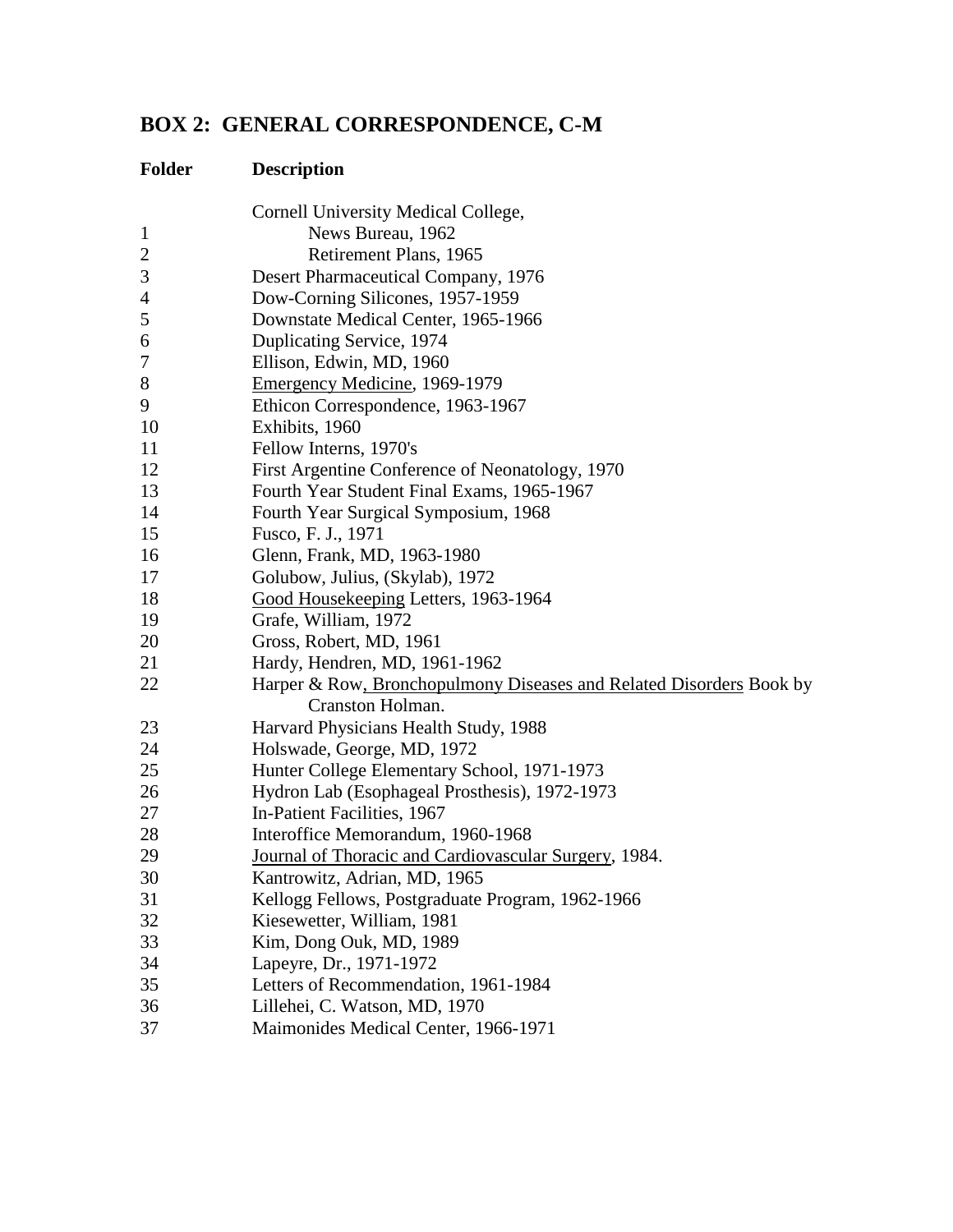# **BOX 3: GENERAL CORRESPONDENCE, M-P**

| $\mathbf{1}$   | Manuscript Reviews, 1978                                  |
|----------------|-----------------------------------------------------------|
| $\overline{c}$ | Mary Imogene Bassett Hospital, 1960                       |
| 3              | Medical Board, 1967                                       |
| 4              | Medical Device Safety Act of 1967                         |
| 5              | Medical Liability Mutual Insurance Company, 1975          |
| 6              | Medical Legal, 1963-1966                                  |
| 7              | Medical Students, 1971-1972                               |
| 8              | Meetings, 1969-1970                                       |
| 9              | Membrane Oxgenator Medical Monitor, n.d.                  |
| 10             | Metropolitan Burn Society, 1977-1979                      |
| 11             | Mini-Surgery Story in Parade, 1975                        |
| 12             | Mini-Surgery Story in Today's Health, 1967-1968           |
| 13             | Mitchell, Bennett, 1971-1972                              |
| 14             | Modern Medicine, 1967                                     |
| 15             | Monefiore Hospital and Medical Center Lecture, 1972       |
| 16             | Morristown Memorial Hospital, 1972                        |
| 17             | National Board of Medical Examiners, 1960                 |
| 18             | National Institute of Health, 1970                        |
| 19             | Neonatal Nurse Clinician Program, 1985                    |
| 20             | New Research Building (Wood), 1965                        |
| 21             | New York County Health Services Review Organization, 1979 |
|                | New York Hospital                                         |
| 22             | Alumni Association, 1960-1970                             |
| 23             | Nutrition Department, Diet Manuel, 1949                   |
| 24             | Outpatient Visits, 1976                                   |
| 25             | Postmortem Services, 1967-1968                            |
| 26             | New York State, Patient Information Rights, 1987-1988     |
| 27             | New York University Lecture, 1982                         |
| 28             | Nurse's Teaching and Seminars, 1960-1963                  |
| 29             | O'Sullivan, Ward, MD, 1960-1962                           |
| 30             | Office, 1964-1966                                         |
| 31             | Ophalook Survey by the section of surgery, 1971           |
|                | Operating Room,                                           |
| 32             | Inspection, 1959                                          |
| 33             | Procedures, 1971                                          |
| 34             | Schedules, 1966-1972                                      |
| 35             | Utilization, 1979                                         |
| 36             | Outside Lectures, 1978-1979                               |
| 37             | Owings, Richard, MD, 1966                                 |
| 38             | Oxgenator, Kay Cross, 1957                                |
| 39             | Paulino, Fernando, MD, 1965-1971                          |
| 40             | Payson House Apartments, 1968                             |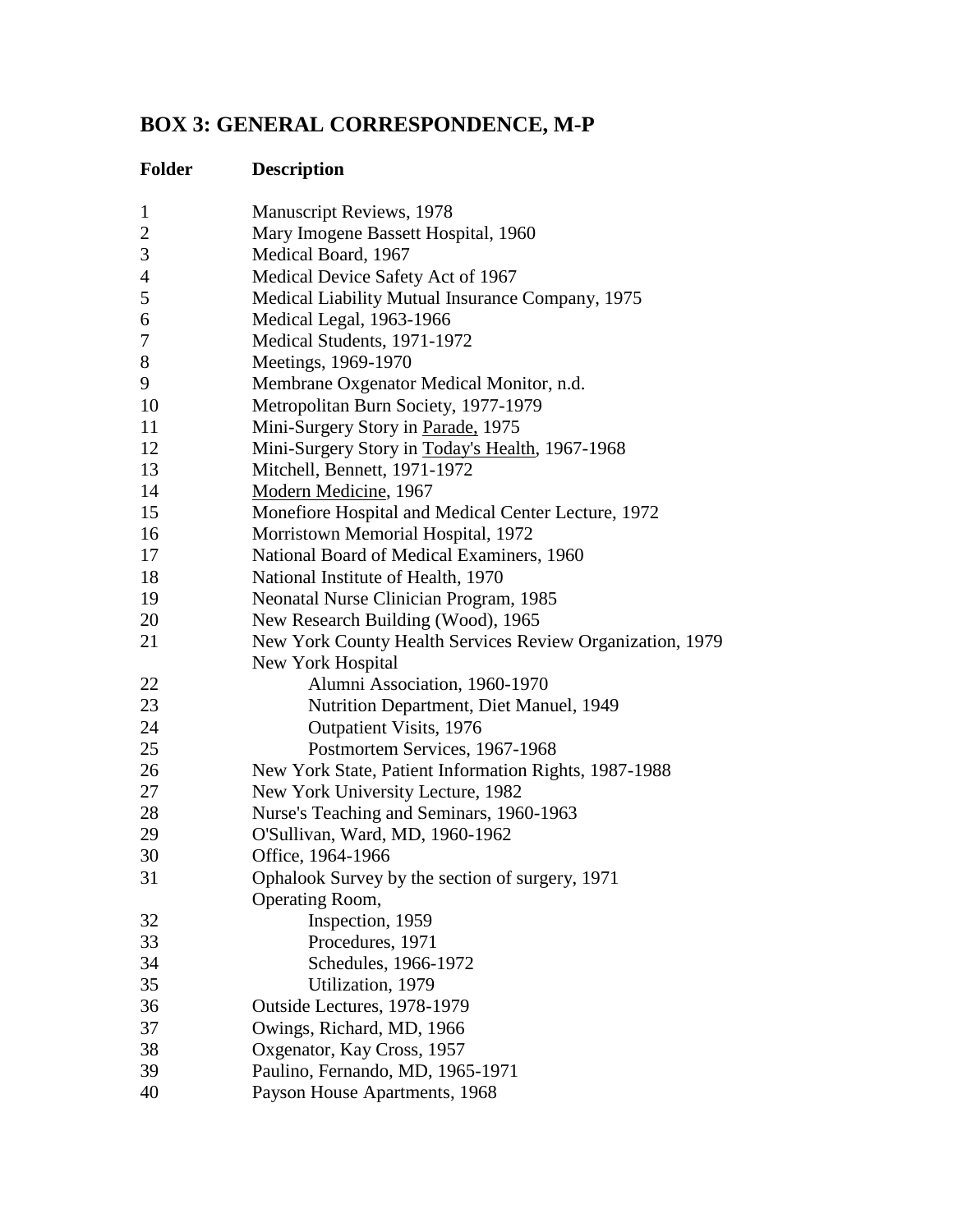| 41 | Pediatric Conferences and Lectures, 1962-1967 |
|----|-----------------------------------------------|
| 42 | Pediatric Department, Planning Project, 1984  |
| 43 | Pediatric Emergency Room Procedures, 1962     |
| 44 | Pediatric Grand Rounds, 1960-1968             |
| 45 | Pediatric Patient Care Committee, 1966        |
| 46 | Pediatric Policies, 1979                      |
| 47 | Pediatric Pre-Operative Medication, 1986      |
|    |                                               |

## **BOX 4: GENERAL CORRESPONDENCE, P-R**

| <b>Folder</b>            | <b>Description</b>                               |
|--------------------------|--------------------------------------------------|
| $\mathbf{1}$             | Pediatric Reviews, 1980-1987                     |
|                          | Pediatric Surgery,                               |
| $\overline{c}$           | Applicants, 1962-1971                            |
| 3                        | General, 1961-1968                               |
| $\overline{\mathcal{L}}$ | Pediatric Surgical Clinics, 1960                 |
| 5                        | Pediatric Surgical Fellowships Application, 1979 |
| 6                        | Pediatric Surgical Residency Requests, 1962-1966 |
| $\overline{7}$           | Pediatric Surgical Residency, 1979-1980          |
| 8                        | Pediatric Surveys, 1971                          |
|                          | Personal Correspondence,                         |
| 9                        | 1961-1967                                        |
| 10                       | 1968                                             |
| 11                       | 1969-1970                                        |
| 12                       | 1972-1989                                        |
| 13                       | Cornell University Medical College and New       |
|                          | York Hospital Appointments, 1958-1977            |
|                          | Prosthesis for Gastrostomy,                      |
| 14                       | 1957-1967                                        |
| 15                       | 1980-1981                                        |
| 16                       | Codman & Shurleff Inc, 1962-1975                 |
| 17                       | Queens College Medical Committee, 1970           |
| 18                       | Requisitions, 1969                               |
| 19                       | Research Lab, 1962-1982                          |
| 20                       | Ross Lab Conference, 1963                        |
|                          |                                                  |

## **BOX 5: GENERAL CORRESPONDENCE**

| Folder | <b>Description</b> |
|--------|--------------------|
|        |                    |

|  | Schetlin, Charles, MD, 1980-1981 |
|--|----------------------------------|
|  |                                  |

- 2 Silva, Ernesto, MD, 1972<br>3 St. Barnbas Medical Cente
- St. Barnbas Medical Center, 1979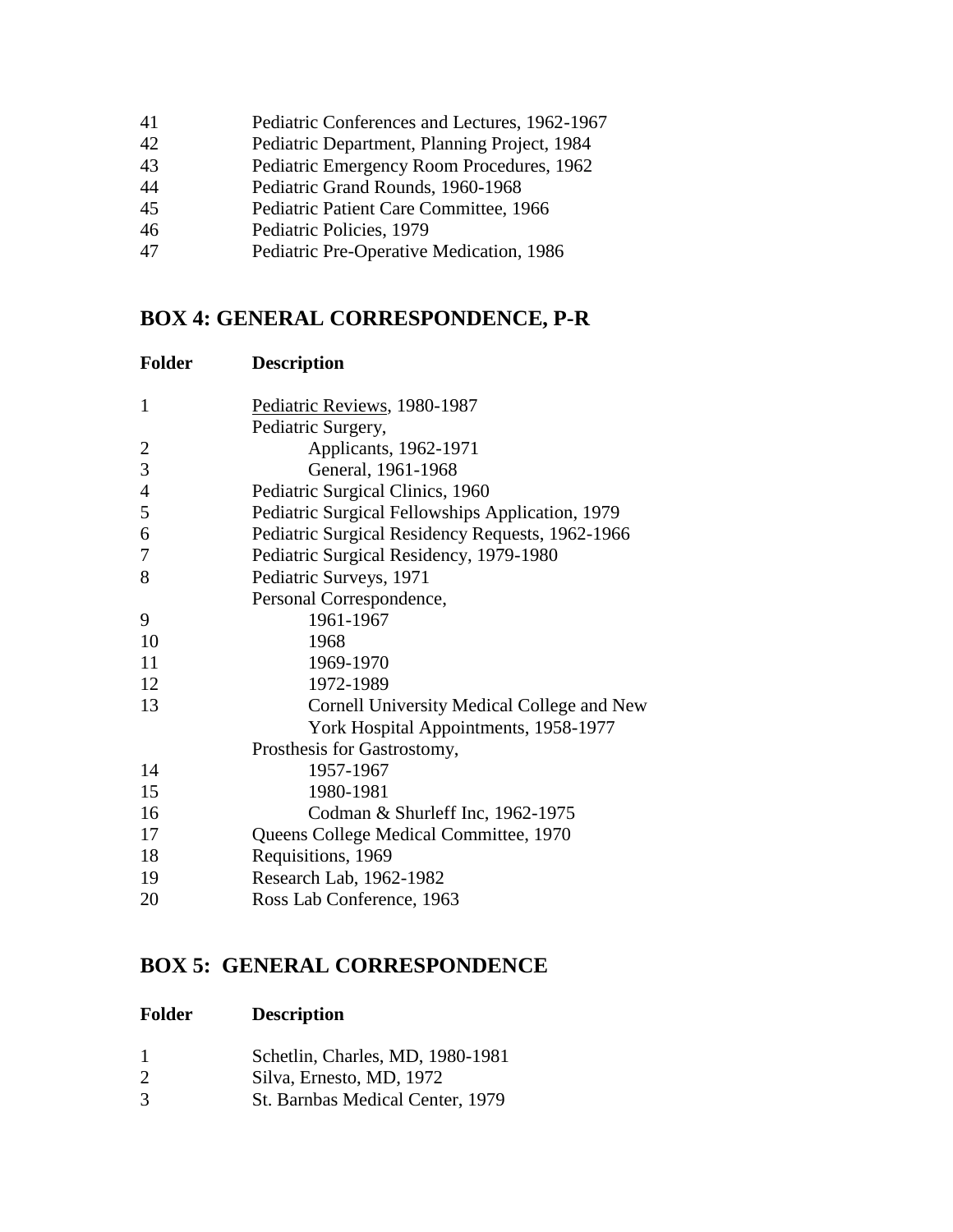| 4  | State of New York, Department of Health, 1982  |
|----|------------------------------------------------|
| 5  | Sumner, Fred, 1969                             |
| 6  | Surfactin, 1963                                |
| 7  | <b>Surgical Clinics of North America, 1961</b> |
| 8  | Surgical Center for Minor Surgery, 1972        |
| 9  | Surgical Curriculum, 1964                      |
| 10 | Surgical Grand Rounds, 1978-1981               |
| 11 | Surgical Follow-Up Clinics, 1965-1971          |
| 12 | Surgical Journal Club, 1968-1970               |
| 13 | Surgical Research Lab, 1960-1967               |
| 14 | Surgical Research Space, 1968                  |
| 15 | Sutures, 1959                                  |
| 16 | Swenson, Orvar, MD, 1965                       |
| 17 | Symposium on Physiological Adhesives, 1965     |
| 18 | "T," Miscellaneous, 1961-1966                  |
| 19 | Teaching Medical Students, 1958-1959           |
| 20 | Tenure Policy, 1979                            |
| 21 | Tham, 1965                                     |
| 22 | Theisz, Edwin, 1976                            |
| 23 | Third Year Final Exam, 1960-1977               |
| 24 | <b>Third Year Surgical Symposiums</b>          |
| 25 | Thoraic Seal-O-Meter, 1961                     |
| 26 | Torres-Kay, Fernando, MD, 1970-1972            |
| 27 | Travel Reimbursements, 1961-1964               |
| 28 | Travenol Lab, 1974                             |
| 29 | Tumor Registry, 1959                           |
| 30 | TV program, 1963-1965                          |
| 31 | University of Georgia Press, 1971              |
| 32 | Visiting Doctors, 1961-1970                    |
| 33 | "W" miscellaneous, 1966-1968                   |
| 34 | Wade, Preston, MD, 1970                        |
| 35 | Weeks, Donald, MD, 1963-1972                   |
| 36 | West Side Clinical Society, 1976               |
| 37 | Who's Who, 1966                                |
| 38 | Wilder, Joseph, MD, 1982                       |
| 39 | Winthrop Laboratories, 1972                    |
| 40 | Wolf, Henry, 1979-1983                         |
| 41 | Women's Auxiliary, 1961                        |
| 42 | Wound Infections, 1984                         |
| 43 | Wyker, Arthur (Student Advisory Group), 1996   |
| 44 | Xerox Procedure, 1965                          |
| 45 | York Lodge, 1964-1966                          |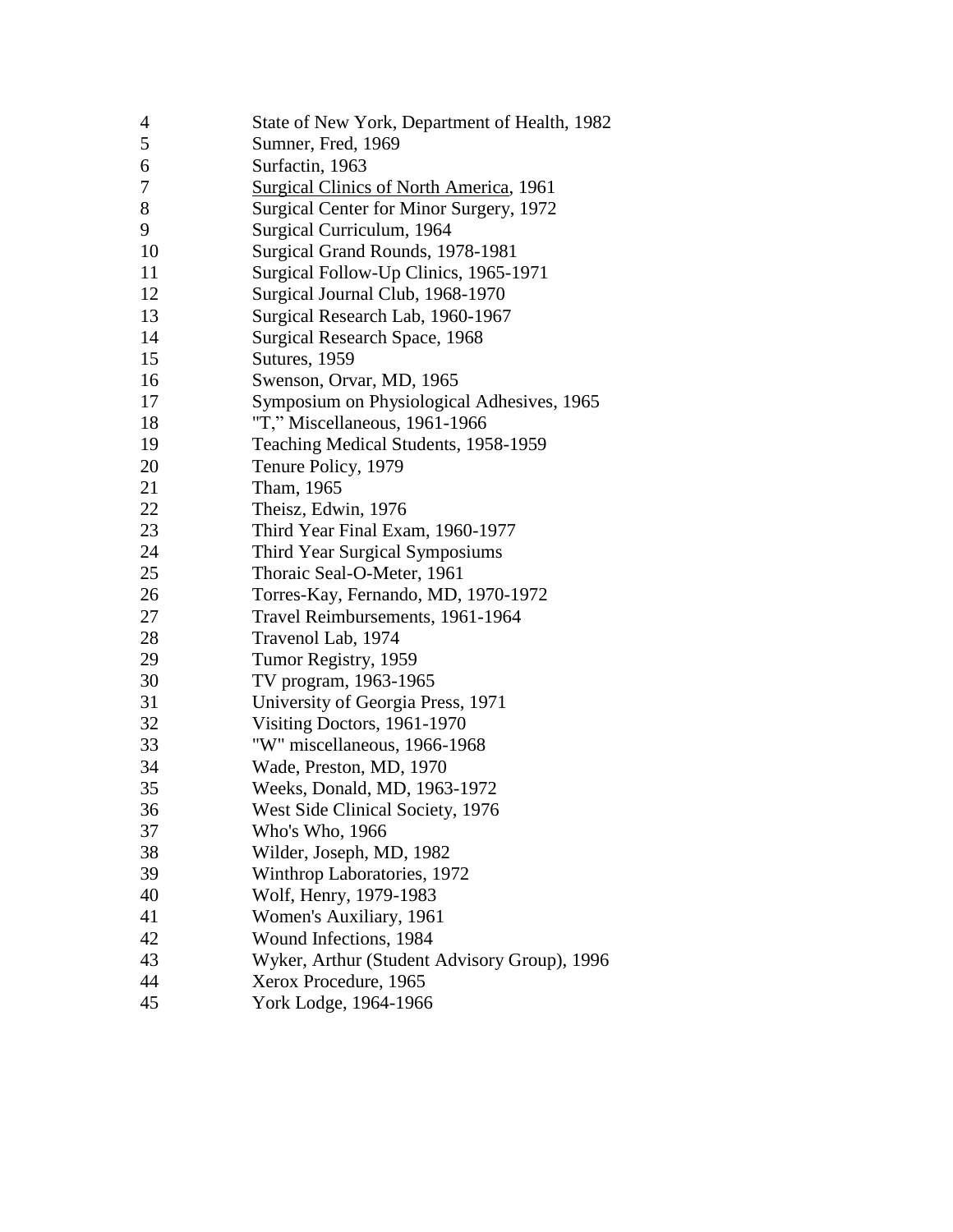## **BOX 6: SURGEON'S ASSISTANT PROGRAM, 1974-1983**

| <b>Folder</b>  | <b>Description</b>                  |
|----------------|-------------------------------------|
|                | <b>Surgeon's Assistants Program</b> |
|                | November 1974-December 1975         |
| $\overline{2}$ | November 1975-December 1976         |
| 3              | November 1976-December 1977         |
| 4              | November 1977-December 1978         |
| 5              | November 1978-December 1979         |
| 6              | November 1979-December 1980         |
| 7              | November 1980-December 1981         |
| 8              | November 1981-December 1982         |
| 9              | November 1982-December 1983         |

## **BOX 7: SURGEON'S ASSISTANTS PROGRAM, 1984-1991, A-C**

|                | Surgeon's Assistant Program                      |
|----------------|--------------------------------------------------|
| $\mathbf{1}$   | November 1983-December 1984                      |
| $\overline{2}$ | November 1984-December 1985                      |
| 3              | November 1985-December 1986                      |
| $\overline{4}$ | November 1986-December 1987                      |
| 5              | November 1987-December 1988                      |
| 6              | November 1988-December 1989                      |
| 7              | November 1989-December 1990                      |
| 8              | November 1990-December 1991                      |
| 9              | <b>Accreditation Application</b> , 1974          |
| 10             | Bock, Judie (Student file) confidential          |
| 11             | Boxwell, Shawn, 1988 (Student file) confidential |
| 12             | Charig, David (Student file) confidential        |
|                | Correspondence                                   |
| 13             | about the program, 1975-1976                     |
| 14             | about the program, 1977                          |
|                |                                                  |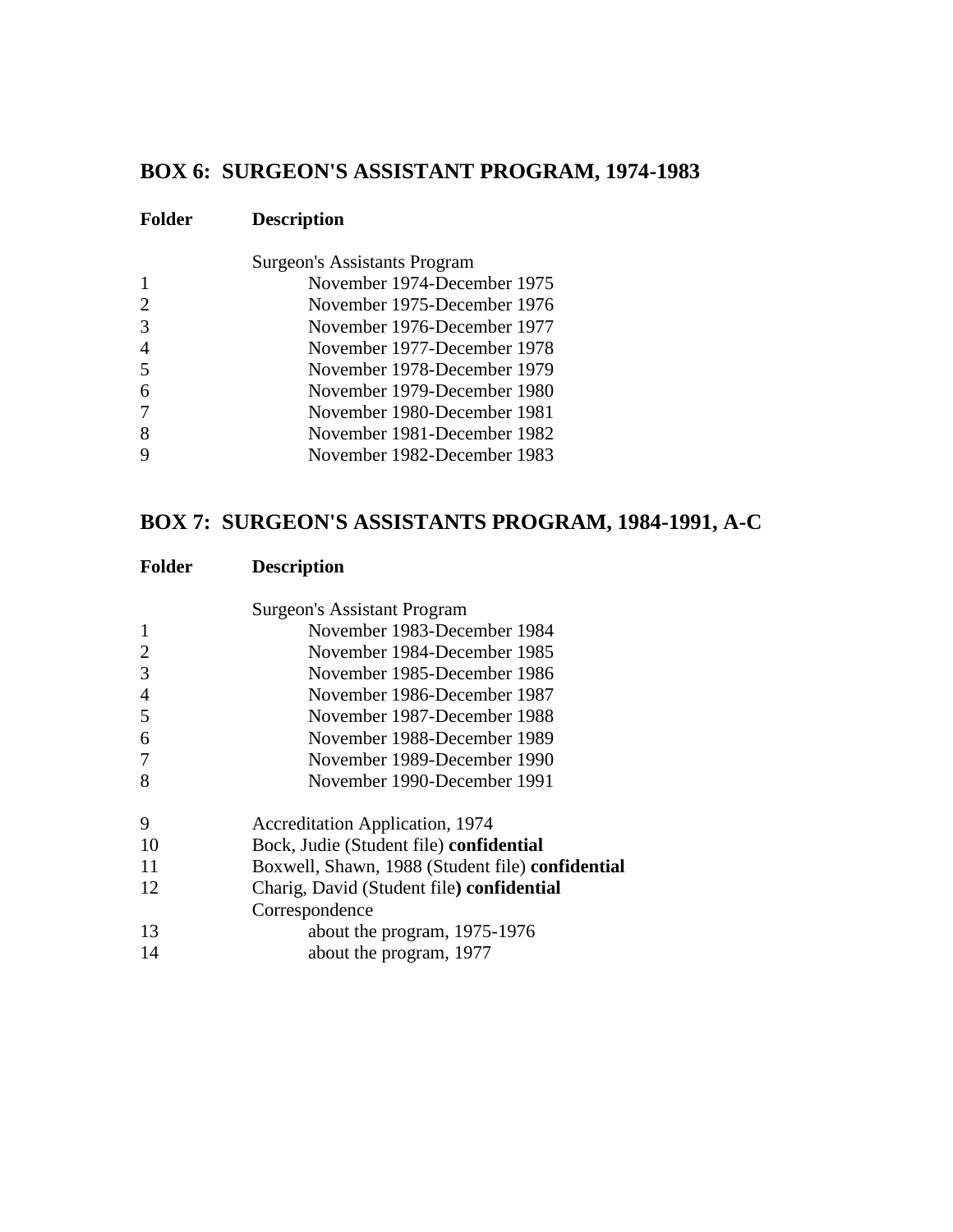# **BOX 8: SURGEON'S ASSISTANT PROGRAM, C-S**

| Folder | <b>Description</b> |
|--------|--------------------|
|--------|--------------------|

| $\mathbf{1}$   | Correspondence regarding students, 1986            |
|----------------|----------------------------------------------------|
| $\overline{2}$ | Fabiola, Neyra, 1963 (Student file) confidential   |
| 3              | General Information, n.d.                          |
| 4              | Hupps, Paul, 1986-1988 (Student file) confidential |
| 5              | Physiology Lab                                     |
| 6              | Richer, Corinne, 1980 (Student file) confidential  |
| 7              | Student Evaluations, n.d. confidential             |

## **BOX 8: PEDIATRIC SURGICAL CASES AND NOTES, A-P**

#### **Some of the files in this series have confidential patient record information**

| <b>Folder</b> | <b>Description</b>                       |  |
|---------------|------------------------------------------|--|
|               | N-7 Admissions and Discharges, 1968-1969 |  |
|               | Admissions, December 1980                |  |
|               | Operative Notes,                         |  |
| 8             | 1970-1976                                |  |
| 9             | 1977-1980                                |  |
|               | Patient Charges, 1971-1984               |  |

### **BOX 9: PEDIATRIC SURGICAL CASES AND NOTES, P-W**

| <b>Folder</b> | <b>Description</b>                       |  |
|---------------|------------------------------------------|--|
|               | <b>Pediatric Surgery Monthly Reports</b> |  |
| 1             | 1960-1961                                |  |
| 2             | 1962-1963                                |  |
|               | Pediatric Surgical Census, 1960-1962     |  |
|               | Pediatric Surgical Admissions, 1962-1963 |  |
|               | Pediatric Surgery, 1963-1965             |  |
| 3             | Pediatric Surgical Cases, 1966-1980      |  |
| 4             | Wenig, Jeffrey, 1967                     |  |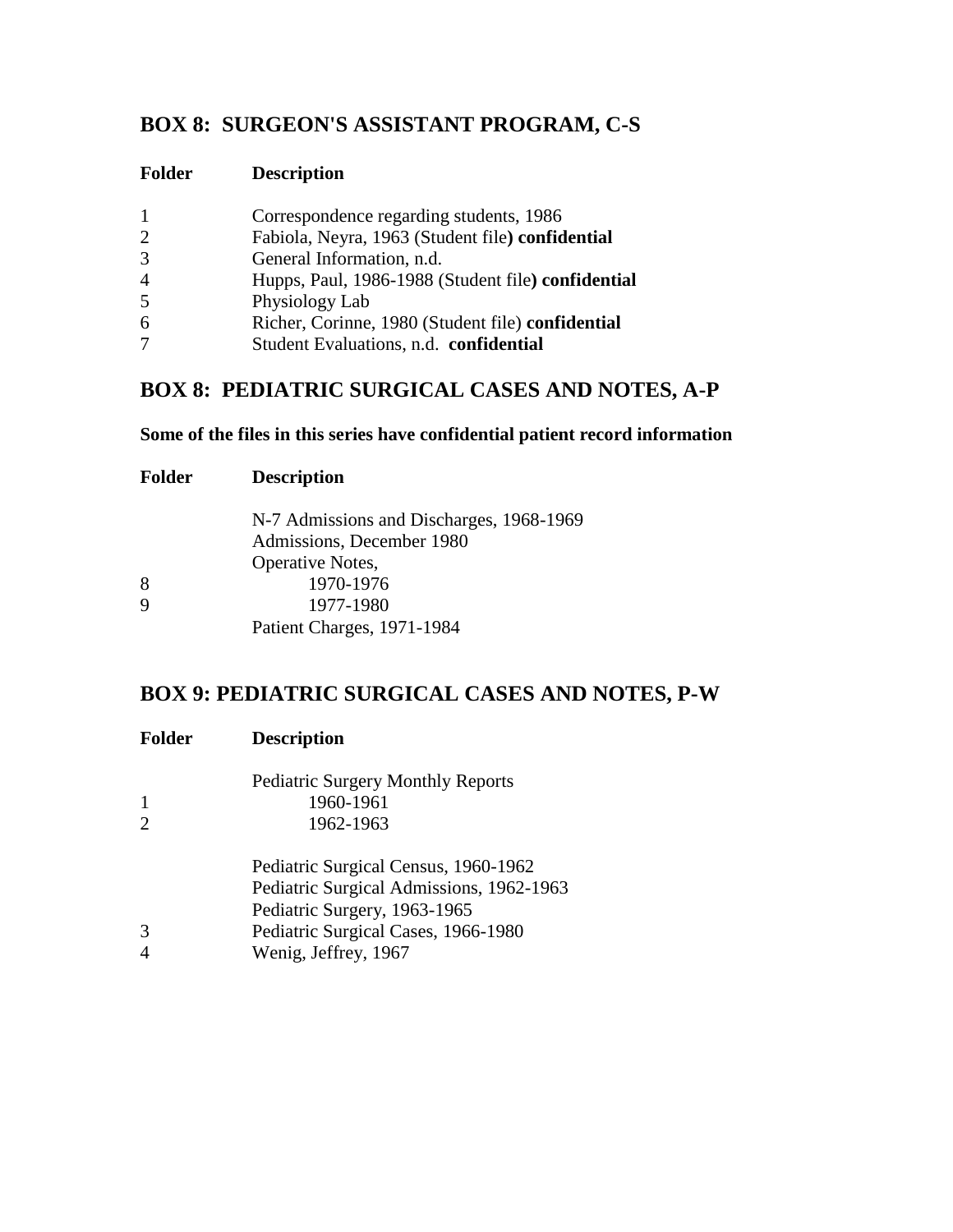# **BOX 10: HEART RESEARCH FILES, A-C**

| <b>Folder</b>       | <b>Description</b>                                                                               |
|---------------------|--------------------------------------------------------------------------------------------------|
| $\mathbf{1}$        | Anomalous Origin of the Right Pulmonary Artery from the Ascending<br>Aorta, article drafts, 1965 |
| $\overline{2}$      | Anatomic Total Correction of Transplantation of Great Arteries,<br>Grant Application, 1972       |
|                     | Aortico-Intracardiac Coronary Sinus Shunt, Grant Application                                     |
| 3<br>$\overline{4}$ | 1967<br>1969                                                                                     |
| 5                   | Aorto-Cornary Venous Shunts for Myocardial Revascularization<br>Grant Application, 1972          |
|                     | <b>Artificial Heart</b>                                                                          |
| 6                   | Codman & Shurleff Inc., 1967                                                                     |
| 7                   | De Bakey, Michael, MD, 1966                                                                      |
| 8                   | Development and Evaluation of an Implantable artificial heart,<br>grant application, 1969        |
| 9                   | Equipment, n.d.                                                                                  |
| 10                  | Evaluation of a Sac-type artificial heart, grant application, 1970                               |
| 11                  | General, 1966-1973                                                                               |
| 12                  | Kivelitz, Dr. Hans (illustrations in box #23), 1963-1970                                         |
| 13                  | Ledyard Fellowship, 1967                                                                         |
| 14                  | Mallina, Rudolf, MD, 1966                                                                        |
| $15 - 16$           | Nakamara, Dr.                                                                                    |
| 17                  | New Model of Ventricle, 1964                                                                     |
| 18                  | Pressure Determinations w/ changes in pump pressure, n.d.                                        |
| 19                  | Studies for the Support of the Failing Circulation, 1967                                         |
| 20                  | Atresia of the Mitral Valve, 1951-1961                                                           |
|                     | Calendar                                                                                         |
| 21                  | 1964                                                                                             |
| $22\,$              | 1965                                                                                             |
| 23                  | 1966                                                                                             |
| 24                  | Cardiac Notes and Thoughts, 1957                                                                 |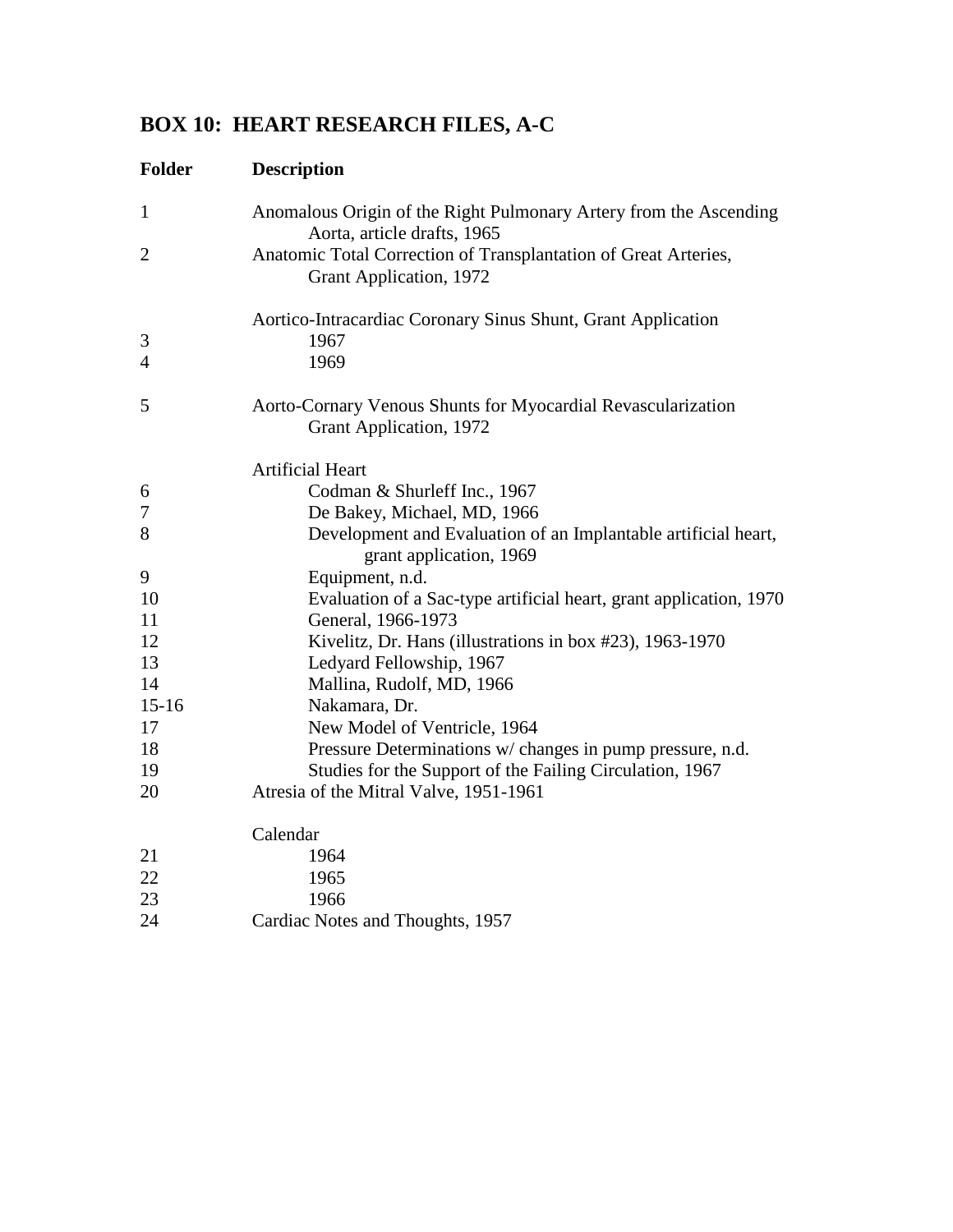# **BOX 11: HEART RESEARCH, C**

## **Folder Description**

|                | Cardiac Substitute                                                     |
|----------------|------------------------------------------------------------------------|
| $\mathbf{1}$   | 1962-1964                                                              |
| $\overline{2}$ | Evaluation of Implantable Cardiac Substitute,                          |
|                | Health Research Council, grant application, 1966                       |
| 3              | <b>Evaluation of Implantable Cardiac Substitute</b>                    |
|                | USPH, grant application, 1966                                          |
| 4              | Experimental Evaluation, grant application, 1964                       |
| 5              | Implantable Cardiac Substitute, DVGS, n.d.                             |
| 6              | Cardiac Tamponade Associated w/ the Postpericardiotomy Syndrome, n.d.  |
| 7              | Cardio-pulmonary lab facilities, 1960                                  |
| 8              | Cardiothoracic emergencies in newborn and infants, article draft, n.d. |
| 9              | Cardiovascular Conference, 1967                                        |
| 10             | Cardiovascular Research (w/dogs), 1977.                                |
|                | <b>Cardiovascular Research Center</b>                                  |
| 11             | Ad Hoc Committee, 1967                                                 |
| 12             | Evaluation of a Cardiovascular Research Center,                        |
|                | grant applications, 1964-1969                                          |
| 13             | Curriculum Vitas of CUMC professors working at center, n.d.            |
| 14             | Cardiovascular Studies, John Polachek Foundation, 1959                 |

# **BOX 12: HEART RESEARCH, C-O**

| <b>Folder</b>  | <b>Description</b>                                                    |
|----------------|-----------------------------------------------------------------------|
| $\mathbf{1}$   | Cardiovascular Surgery, Adhesive                                      |
| $\overline{2}$ | Cardiovascular Surgery, Surgical Suite Proposal, 1967                 |
| 3              | Caval-Pulmonay Vein Shunt for Transfusion, grant application, 1963    |
| $\overline{4}$ | Clift Cardiovascular Research Fund, grant application, 1967           |
| 5              | Coronary Artery Research, n.d.                                        |
| 6              | Coronary Arteriovenous Fistulas, 1966                                 |
| $\overline{7}$ | Correction of Transposition of the Aorta and Pulmonary Artery,        |
|                | grant application, 1961                                               |
| 8              | Dynamics of Venous Return and Regulation of the Systematic            |
|                | Circulation, 1967                                                     |
| 9              | Gauchers Disease, n.d.                                                |
| 10             | Isolated Perfused Heart, 1955-1958                                    |
| 11             | Intrapericardial Aortic-Pulmonary Artery Shunt, article draft, 1961   |
| 12             | Lindbergh, Charles and Dr. Paulel Flagg Correspondence, 1930's-1940's |
| 13             | Mechanical Assistance for the Failing Heart, n.d.                     |
| 14             | Metabolic Response to Cardiac Surgery, n.d.                           |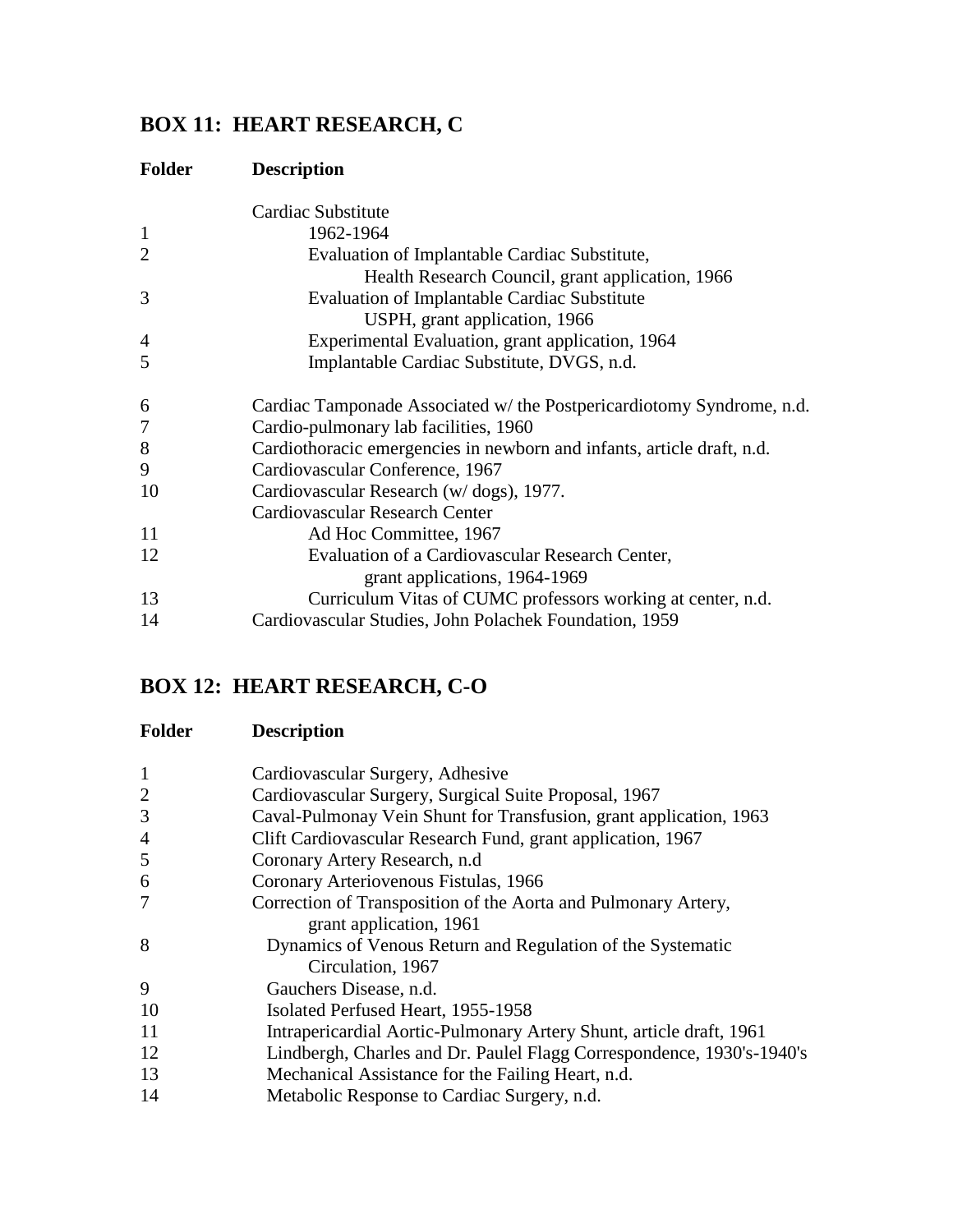| 15 | Multidisciplinary Studies in Transplanting of Multiple Organs,<br>grant application, 1970                                                          |
|----|----------------------------------------------------------------------------------------------------------------------------------------------------|
| 16 | New Method for correction of Transposition of the Great Vessels by<br>Redirecting and Creating a Single Ventricle,<br>grant application, 1959-1960 |
| 17 | Ogato, Kazuro, 1969-1971                                                                                                                           |
|    | <b>Open Heart Surgery</b>                                                                                                                          |
| 18 | American Optical Company, 1965                                                                                                                     |
| 19 | Pediatric Nursing Team, 1964                                                                                                                       |
| 20 | Procedures, 1959                                                                                                                                   |
| 21 | Summaries and Reports of Operations, 1967-1968                                                                                                     |
|    |                                                                                                                                                    |

### **BOX 13: HEART RESEARCH FILES, P-V**

| <b>Folder</b>  | <b>Description</b>                                           |
|----------------|--------------------------------------------------------------|
| 1              | Perfused Heart and Parilary Muscles, 1950's                  |
| $\overline{2}$ | Public Health Service Project, 1966                          |
|                | Pulmonary Blood Flow Studies, 1960-1961                      |
| 3              | Pump Standby, n.d.                                           |
| 4              | Research Activities, 1965                                    |
| 5              | Right Ventricular Bypass Procedure, n.d.                     |
| 6              | Shunting Procedures for Cyanotic Congenital Cardiac Disease, |
|                | article drafts, n.d.                                         |
| 7              | Standardization of Mett Test Graphics, n.d.                  |
| 8              | Usual Cardiac Defects in Infancy, n.d.                       |
| 9              | Venticultomy, n.d.                                           |

### **BOX 14: HEART SURGERY CASE FILES**

Lists Heart Surgery Cases #302-379. **Confidential and Restricted**

### **BOX 15: HEART SUGERY CASE FILES**

Lists Heart Surgery Cases #380-469**. Confidential and Restricted.**

### **BOX 16: HEART SURGERY CASE FILES**

Lists Heart Surgery Cases #470-559. **Confidential and Restricted**.

### **BOX 17: HEART SURGERY CASE FILES**

Lists Heart Surgery Cases #560-626 **Confidential and Restricted**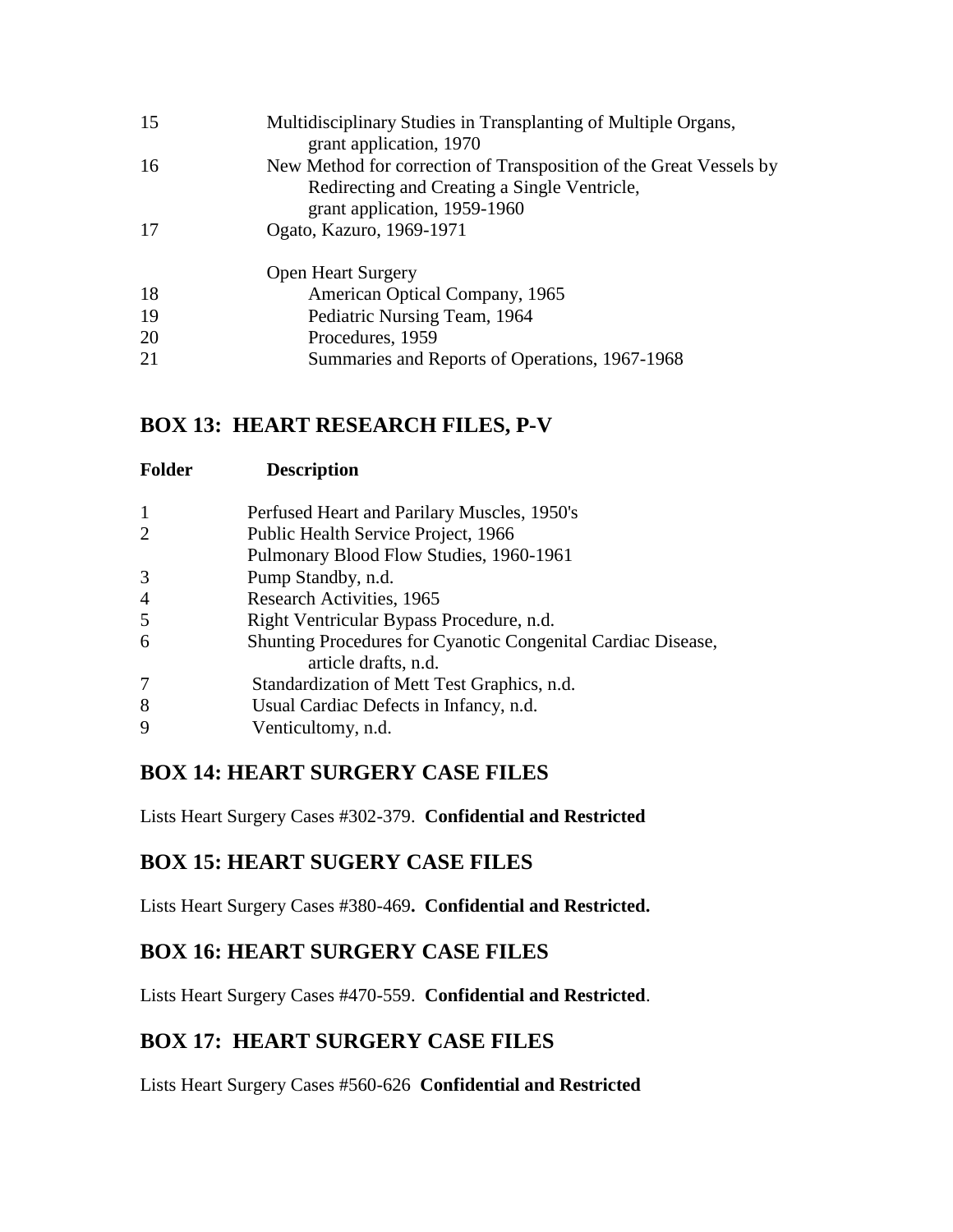## **BOX 18: RESEARCH FILES, A-D**

| <b>Folder</b>  | <b>Description</b>                                                               |
|----------------|----------------------------------------------------------------------------------|
| 1              | Anomalies of Intestinal Rotation and Fixation, 1968 (article draft)              |
| $\overline{2}$ | Animal Information, 1970                                                         |
| 3              | Antipetic and Antiulcerogenic Effects of Zinc Sulfate, 1972                      |
| $\overline{4}$ | Barnes, William, MD, (speech introducing Barnes), n.d.                           |
| 5              | Biliary Atresia Survey, 1964                                                     |
| 6              | Biliary Tract Disease in Children, 1974                                          |
| 7              | Biliary Tract Problems in Pediatric Patients, 1980                               |
| 8              | <b>Book Reviews, 1960-1982</b>                                                   |
| 9              | Bronchrogenic Cysts of the Mediastinum in Children, (article draft)<br>1965-1966 |
| 10             | Circulation System in Surgery, 1960                                              |
| 11             | Coarctation in Infancy, 1962 (introduction to a speech on)                       |
| 12             | Congenital Malformations, 1960                                                   |
| 13             | Diaphragmatic Hernia, 1965                                                       |

## **BOX 19: RESEARCH FILES, Dextran Sulfate**

| Folder | <b>Description</b> |
|--------|--------------------|
|--------|--------------------|

|                | Dexrtran Sulfate                                          |
|----------------|-----------------------------------------------------------|
| $\mathbf{1}$   | 1966                                                      |
| $\overline{2}$ | Abstract and paper, 1966                                  |
| 3              | Anti-Uclergenic Agent, 1965                               |
| $\overline{4}$ | Application for Claimed Investigational Exemption for the |
|                | New Drug                                                  |
| 5              | G. D. Seale $& Company, 1966$                             |
| 6              | Interstate Drug Exchange Inc., 1971-1975                  |
| 7              | Interstate Drug Exchange Inc., 1981-1982                  |
| 8              | Lily Research Lab, 1966                                   |
| 9              | Patent Requests, 1953-1965                                |
| 10             | Patent Inquires, 1966-1969                                |
| 11             | Patent Inquires, 1970-1979                                |
| 12             | Pharmacia, 1966-1972                                      |
| 13             | Roger, Thomas Correspondence, 1968                        |
| 14             | Substance X, 1964                                         |
|                |                                                           |

## **BOX 20: RESEARCH FILES, D-N**

| "Doctor-In", article, Physician World, 1974 |
|---------------------------------------------|
| Esophageal Atresia Research, 1960-1970      |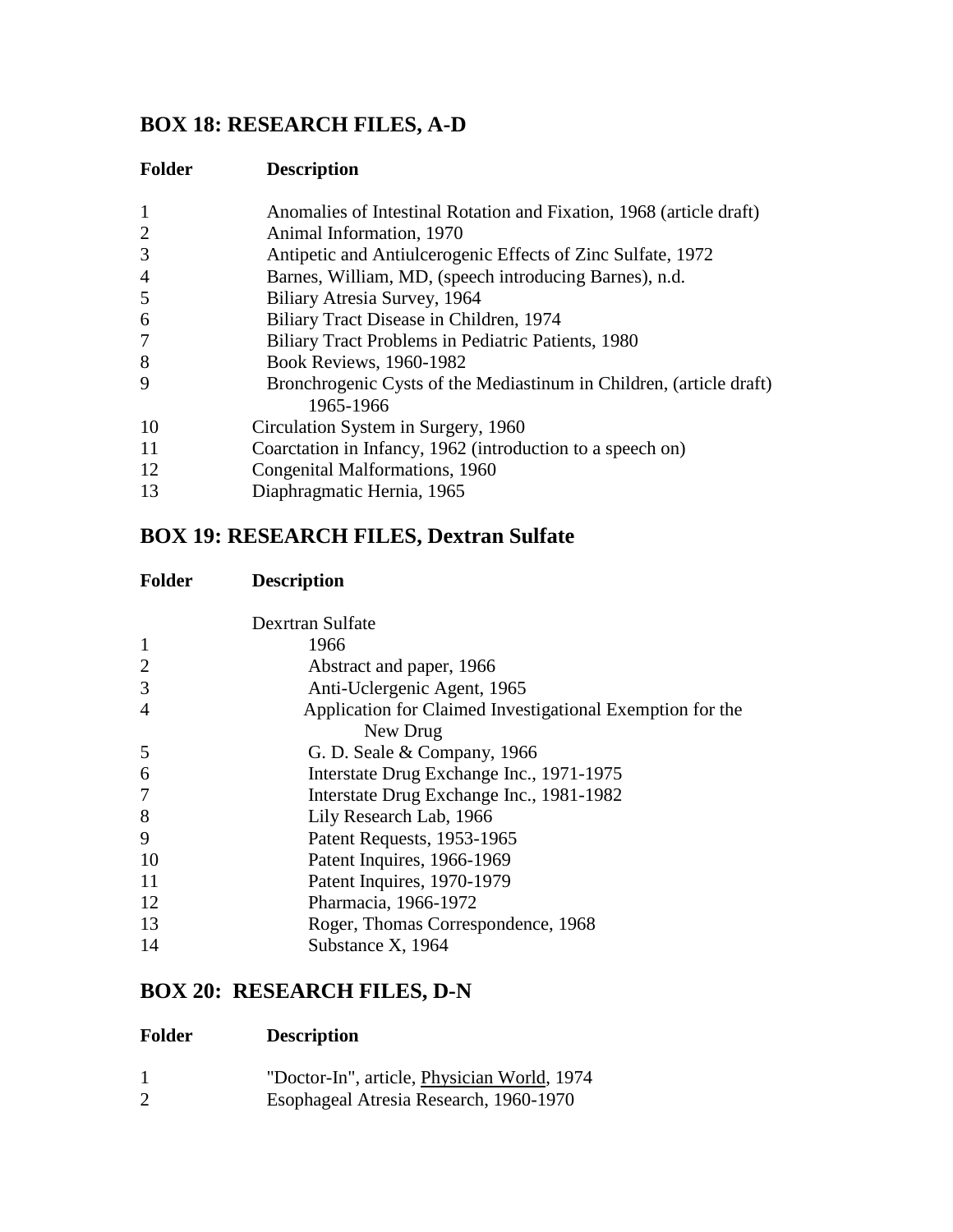| 3              | Esophagus Replacement and Composite Tube, (Dogs), 1972           |  |
|----------------|------------------------------------------------------------------|--|
| $\overline{4}$ | Esophagastrostomy w/o Reflux Utilizing a Sumucosal Tunnel in the |  |
|                | Stomach, (article draft), 1959                                   |  |
| 5              | Harper & Row, 1971-1975                                          |  |
| 6              | Hetrotopic Liver, by Magd, 1994                                  |  |
| 7              | Hemophilia Surgery, 1978                                         |  |
| 8              | Hernia, 1978                                                     |  |
| 9              | Hirschsprung's Disease, 1974                                     |  |
| 10             | Incidence of Gastrocutaneaousd Fistula after Tube Gastrostomy,   |  |
|                | 1965-1973 (C. Everett Koop)                                      |  |
| 11             | Inhibitor of Peptic Activity Recoverable from Gastric Juices,    |  |
|                | article draft, 1960                                              |  |
| 12             | International Dictionary of Medicine and Biology, 1984           |  |
| 13             | Intestinal Anastomsis in the Neonate (Beaton, Howard, MD), 1982  |  |
| 14             | Intestinal Decompression Tube, 1975-1984                         |  |
| 15             | Intravenous Nutrition in the Fetus and Newborn, 1983             |  |
| 16             | Necrotizing Enterocolitis, 1985                                  |  |
| 17             | Neuroblastoma Survey, 1956-1966                                  |  |
|                |                                                                  |  |

# **BOX 21: RESEARCH FILES, N-Y**

| $\mathbf{1}$   | Nutrition in Pediatric Patients, 1980                                                |
|----------------|--------------------------------------------------------------------------------------|
| $\overline{c}$ | Outline of Fluid Balance Lectures, n.d.                                              |
| 3              | Poem, n.d.                                                                           |
| 4              | Preparation for Pediatric Surgery Section, 1959                                      |
| 5              | Radioactive Tracer Materials, grant application, 1961-1963                           |
| 6              | Redo TPN Catheters, 1993                                                             |
| 7              | Research Activities, 1961-1962                                                       |
| 8              | Solid Tumors in Childhood, n.d.                                                      |
| 9              | Student Lecture Handouts, n.d.                                                       |
| 10             | Subdiaphragmatic Extralobar Pulmonary Sequestration in a Neonate, n.d.               |
| 11             | Summer Fellowship Report, 1972                                                       |
| 12             | Surgery in the First Six Months, 1978-1979                                           |
| 13             | Surgery in the Newborn, 1978                                                         |
| 14             | Surgical Abdomen in Childhood, n.d.                                                  |
| 15             | Surgical History, includes NYH                                                       |
| 16             | Surgical Problems in the Newborn, slide list, n.d.                                   |
| 17             | Trauma Symposium, December 1970                                                      |
| 18             | TV Film Series, 1974                                                                 |
| 19             | Undescended Testicle, 1957                                                           |
| 20             | Use of Homologous Trachea for Replacement of the Cervical Esophagus<br>in Dogs, 1972 |
|                | Use of Omentum in Esophageal Replacement                                             |
| 21             | American Cancer Society, grant application, 1971                                     |
|                |                                                                                      |